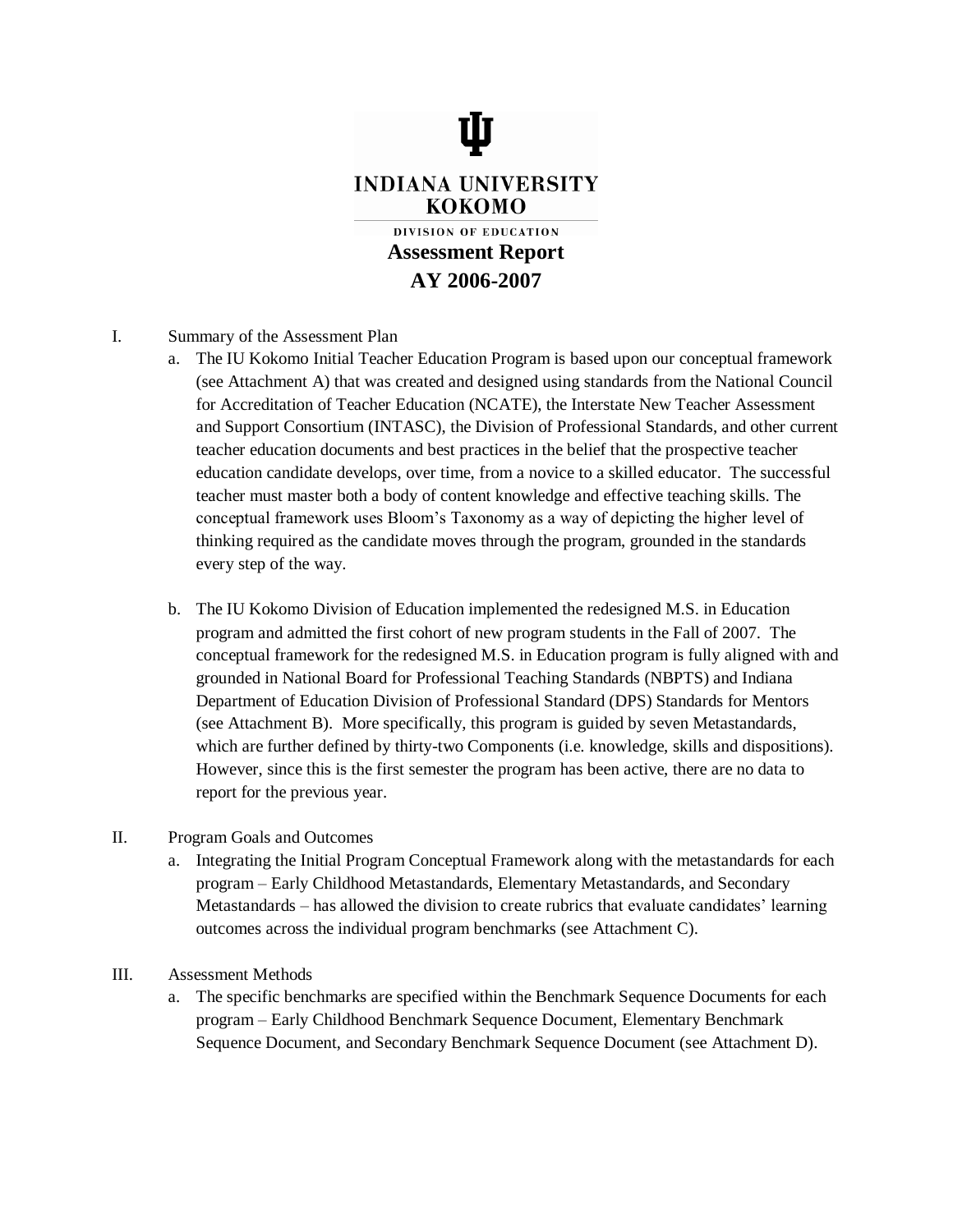b. Candidates in all programs are evaluated using a variety of assessment methods across the benchmark sequence. These *curriculum maps* are referred to in the division as alignment matrices – Early Childhood Alignment Matrix, Elementary Alignment Matrix, and Secondary Alignment Matrix (see Attachment E). Although all standards have been aligned to courses within the program that is not the only means for assessing candidates' attainment of these standards.

| Early Uniquou $(r - 3)$ Frogram                                           |                                                             |                                             |  |
|---------------------------------------------------------------------------|-------------------------------------------------------------|---------------------------------------------|--|
| <b>Purpose of Evaluation</b>                                              | <b>Frequency of Evaluation</b>                              | <b>Evaluator</b>                            |  |
| <b>Field Experience Assessment</b><br>(Dispositions)                      | 8 x within program                                          | Host teachers                               |  |
| Completion of academic<br>coursework aligned with standards<br>(GPA)      | 10x within program                                          | Faculty                                     |  |
| <b>Field Experience Assessment</b><br>(Metastandards and Dispositions)    | 6 x within program                                          | <b>Host Teachers</b>                        |  |
| Formative and Summative e-<br>Portfolio Review<br>(Metastandards Rubrics) | 2 x within program                                          | Faculty<br><b>Host Teachers</b>             |  |
| <b>Clinical Practice</b><br>(Metastandards and Dispositions)              | 2 x within program (Student<br>teaching: midterm and final) | Host Teachers and University<br>Supervisors |  |

|  | Early Childhood $(P-3)$ Program |  |  |
|--|---------------------------------|--|--|
|--|---------------------------------|--|--|

|                                                                           | Elementary $(K-6)$ Program                                  |                                             |
|---------------------------------------------------------------------------|-------------------------------------------------------------|---------------------------------------------|
| <b>Purpose of Evaluation</b>                                              | <b>Frequency of Evaluation</b>                              | <b>Evaluator</b>                            |
| <b>Field Experience Assessment</b><br>(Dispositions)                      | 8 x within program                                          | Host teachers                               |
| Completion of academic<br>coursework aligned with standards<br>(GPA)      | 10x within program                                          | Faculty                                     |
| <b>Field Experience Assessment</b><br>(Metastandards and Dispositions)    | 6 x within program                                          | <b>Host Teachers</b>                        |
| Formative and Summative e-<br>Portfolio Review<br>(Metastandards Rubrics) | 2 x within program                                          | Faculty<br><b>Host Teachers</b>             |
| Clinical Practice<br>(Metastandards and Dispositions)                     | 2 x within program (Student<br>teaching: midterm and final) | Host Teachers and University<br>Supervisors |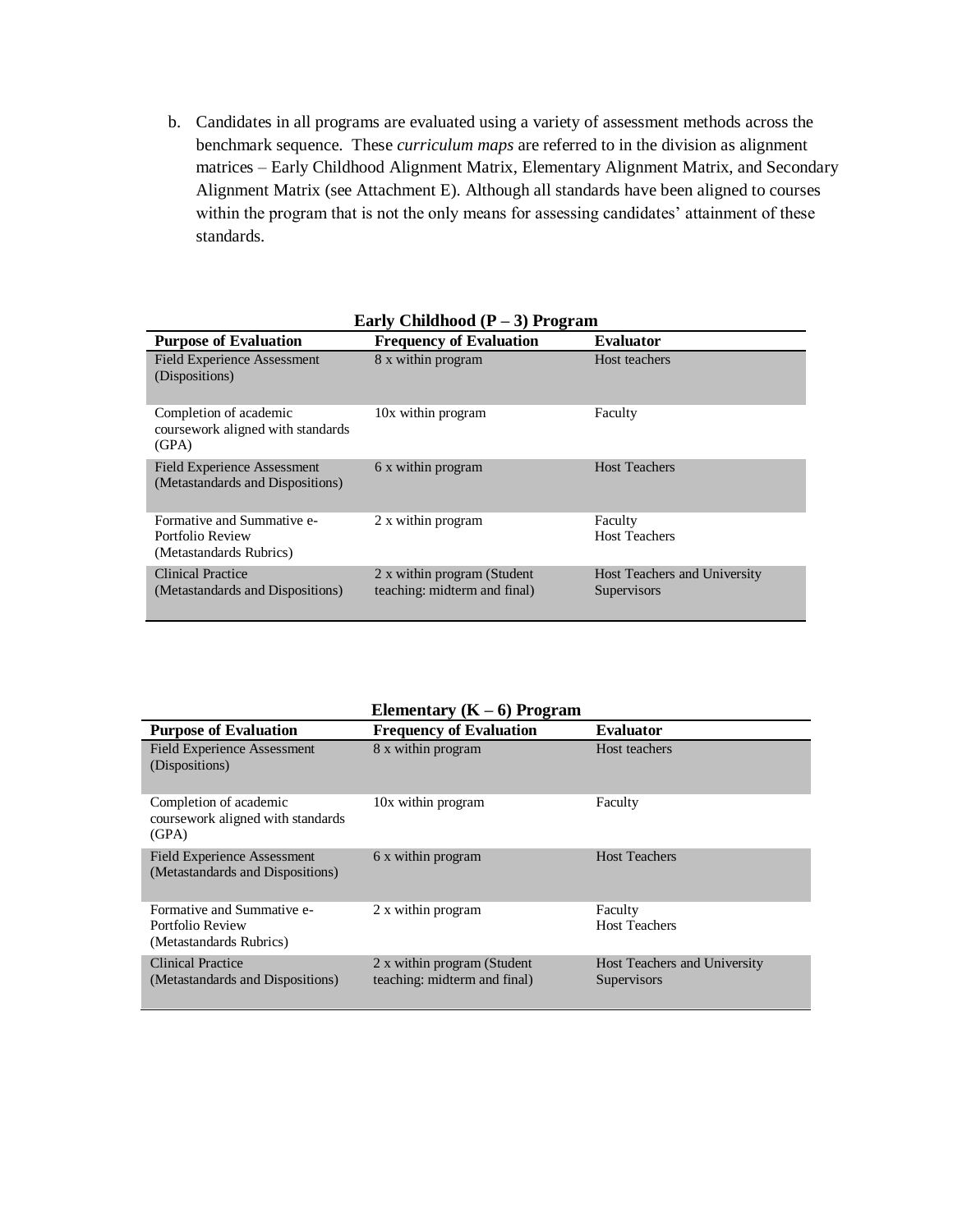| <b>Purpose of Evaluation</b>                                              | <b>Frequency of Evaluation</b>                              | <b>Evaluator</b>                            |
|---------------------------------------------------------------------------|-------------------------------------------------------------|---------------------------------------------|
| <b>Field Experience Assessment</b><br>(Dispositions)                      | 8 x within program                                          | Host teachers                               |
| Completion of academic<br>coursework aligned with standards<br>(GPA)      | 10x within program                                          | Faculty                                     |
| Field Experience Assessment<br>(Metastandards and Dispositions)           | 6 x within program                                          | <b>Host Teachers</b>                        |
| Formative and Summative e-<br>Portfolio Review<br>(Metastandards Rubrics) | 2 x within program                                          | Faculty<br><b>Host Teachers</b>             |
| <b>Clinical Practice</b><br>(Metastandards and Dispositions)              | 2 x within program (Student<br>teaching: midterm and final) | Host Teachers and University<br>Supervisors |

**Secondary (5 – 12) Program**

## IV. Description of Assessment Results

- a. As this is the first semester for the Advanced program, no candidates have met benchmarks, nor have there have been any assessments accomplished outside of the individual course curriculum. These will be assessed at the end of the semester.
- b. At the conclusion of each semester the Division of Education Teacher Education Program (TEP) convenes a TEP Benchmark Meeting. The purpose of this meeting is to review the performance and progress of all TEP candidates, where relevant knowledge, skills, and dispositions are concerned. Benchmark meetings also allow Division of Education faculty to monitor candidate growth relative to the DPS Standards and INTASC Principles which guide the initial TEP. Benchmark meetings also provide a vehicle for informing candidates of their program performance, progress and current status. Additionally, benchmark meetings allow faculty to monitor and analyze candidate performance data, as well as to analyze data in the aggregate in order to inform decisions regarding program level strengths and weaknesses, as well as any required changes or improvements.
- c. It is the responsibility of the Associate Dean to schedule and organize all initial TEP benchmark meetings. The Associate Dean is responsible for soliciting from Division faculty, staff and advisors data systematically collected throughout the semester, aggregated and analyzed – relative to candidate performance – and preparing data reports (which include, but are not limited to, memos for record, transcripts, course specific performance issues, field evaluations, advising recommendations, PRAXIS exam scores and summaries) for discussion and action.
- d. Once each semester, the performance and progress of each active initial program teacher candidate is reviewed in a formal benchmark meeting. As a result of that review, candidate program status is designated as follows: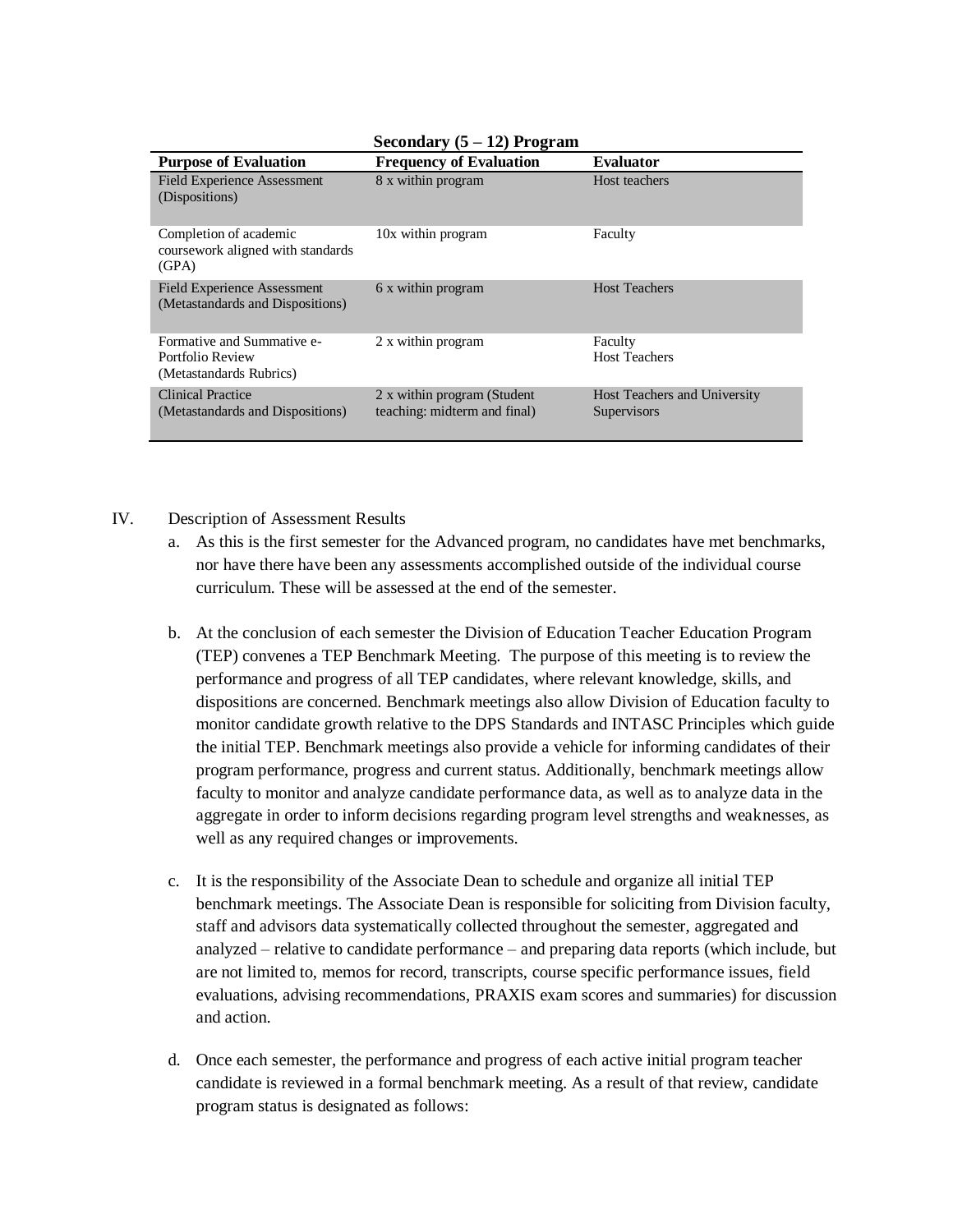- *In Good Standing*: The candidate has met all relevant TEP requirements, as outlined in the Metastandards Rubric,  $\bullet$ Dispositional Criteria checklist, Benchmark Document, and other TEP evaluation instruments. Candidates are informed of their status in writing and a copy of the letter is placed in their permanent records.
- *In Good Standing with Area(s) of Concern*: The candidate has met all relevant TEP requirements, as outlined in the Metastandards Rubric, Dispositional Criteria checklist, Benchmark Document, and other TEP evaluation instruments; however, there are some areas that the Benchmark Committee has determine *may* interfere with the candidates ability to successfully complete the program. Candidates are informed of their status in writing and a copy of the letter is placed in their permanent records. This notification will include the reasons why the candidate has received this designation; actions, requirements, and/or remedial experiences which the candidate should undertake to address specific issues and/or weaknesses; and a reasonable and specific date by which these issues must be satisfactorily resolved.
- *Not in Good Standing:* The candidate has failed to meet one or more program requirements. Candidates judged not in good standing are notified in writing of their status. This notification will include the reasons why the candidate has received this designation actions, requirements, and/or remedial experiences which the candidate should undertake to address specific issues and/or weaknesses; and a reasonable and specific date by which these issues must be satisfactorily resolved.
- e. Candidates whose program status remains *not in good standing* for more than two semesters, or who demonstrate continuous lack of progress or poor performance, risk dismissal from the TEP. Candidates reserve the right to appeal a Benchmark Committee decision and may do so by submitting a formal letter to that effect to the Dean of Education.

| <b>Benchmark Results Spring 2007 semester.</b>                    |             |                        |                         |                                               |                                   |       |
|-------------------------------------------------------------------|-------------|------------------------|-------------------------|-----------------------------------------------|-----------------------------------|-------|
| <b>Early Childhood</b><br><b>Delineation Chart</b><br>Spring 2007 |             | <b>Percentage Pass</b> | Good<br><b>Standing</b> | Good<br><b>Standing</b><br>(with<br>concerns) | Not in<br>Good<br><b>Standing</b> | Total |
|                                                                   | Benchmark 6 | 100.00%                |                         | 0                                             | 0                                 |       |
|                                                                   |             |                        |                         |                                               |                                   |       |
|                                                                   | Benchmark 4 | 100.00%                | 6                       | 0                                             | 0                                 | 6     |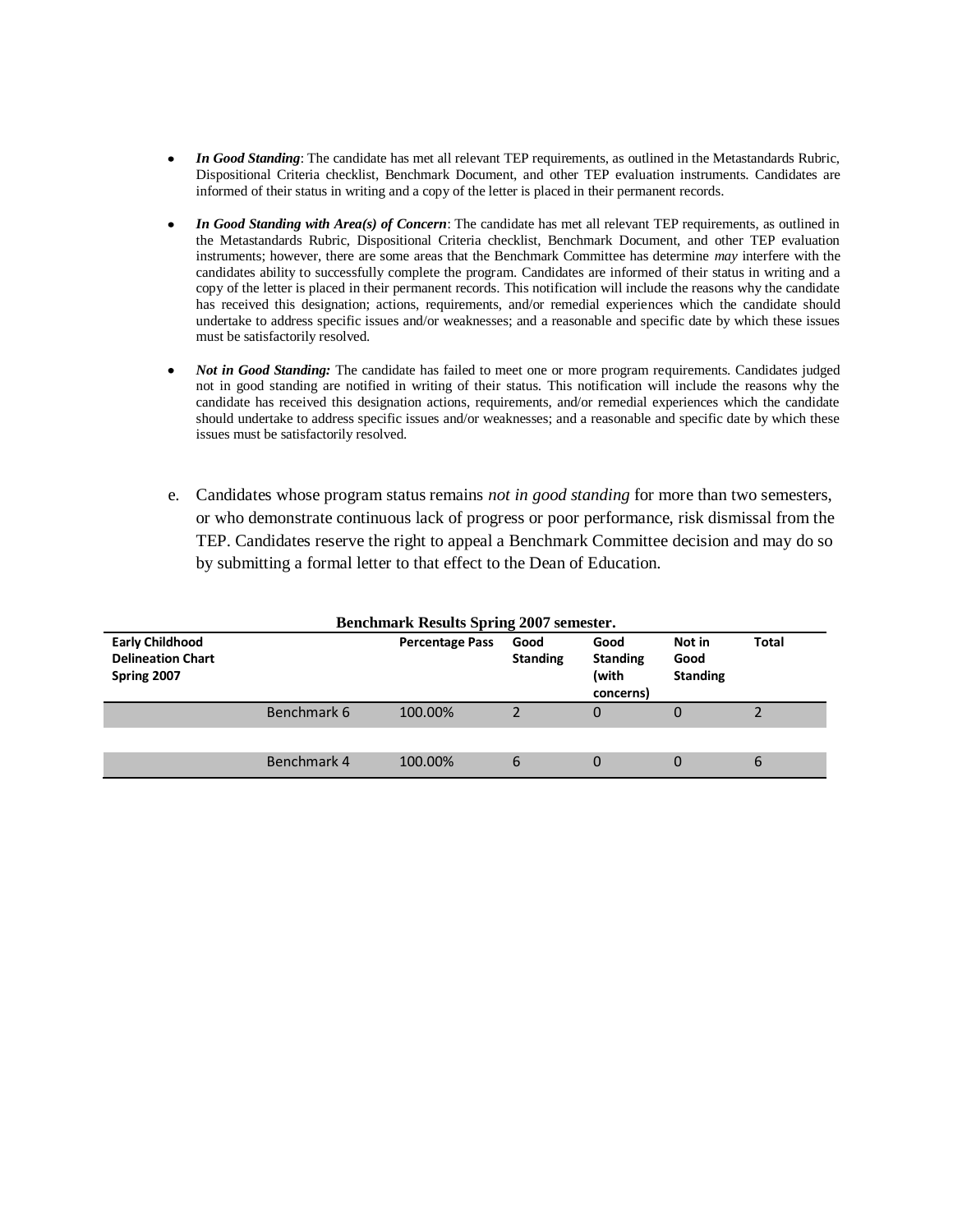| Elementary<br><b>Delineation Chart</b><br>Spring 2007    |             | <b>Percentage Pass</b> | Good<br><b>Standing</b> | Good<br><b>Standing</b><br>(with<br>concerns) | Not in<br>Good<br><b>Standing</b> | <b>Total</b> |
|----------------------------------------------------------|-------------|------------------------|-------------------------|-----------------------------------------------|-----------------------------------|--------------|
|                                                          | Benchmark 6 | 92.00%                 | 23                      | $\mathbf{0}$                                  | $\overline{2}$                    | 25           |
|                                                          | Benchmark 5 | 95.00%                 | 5                       | 14                                            | $\mathbf{1}$                      | 20           |
|                                                          | Benchmark 4 | 100.00%                | 15                      | $\Omega$                                      | $\Omega$                          | 15           |
|                                                          | Benchmark 3 | 100.00%                | 10                      | $\mathbf{0}$                                  | $\mathbf{0}$                      | 10           |
|                                                          |             |                        |                         |                                               |                                   |              |
| <b>Secondary Delineation</b><br><b>Chart Spring 2007</b> |             | <b>Percentage Pass</b> | Good<br><b>Standing</b> | Good<br><b>Standing</b><br>(with<br>concerns) | Not in<br>Good<br><b>Standing</b> | <b>Total</b> |
|                                                          | Benchmark 6 | 100.00%                | 6                       | $\mathbf{0}$                                  | $\mathbf{0}$                      | 6            |
|                                                          | Benchmark 5 | 100.00%                | 3                       | $\mathbf 0$                                   | $\mathbf 0$                       | 3            |
|                                                          | Benchmark 4 |                        |                         |                                               |                                   | $\mathbf 0$  |

- V. Using Assessment for Program Improvement
	- a. Every year the Division holds a Program Improvement Meeting (PI). At each PI Meeting the faculty review data in term of courses, field evaluations, utilization and training of stakeholders, and overall curricular and programmatic matters.

|    | <b>DIVISION OF EDUCATION</b>                                        |
|----|---------------------------------------------------------------------|
|    | PROGRAM IMPROVEMENT (PI)                                            |
|    | <b>AUGUST 27, 2007</b>                                              |
|    | <b>Portfolio Reviews and Calendars</b>                              |
| 2. | <b>Recap Data Collection AY 2007-2008</b>                           |
| 3. | <b>Diversity</b>                                                    |
|    | <b>Division Diversity Statement</b><br>a.                           |
| 4. | <b>Method for Clarifying Metastandard Rubric Expectations</b>       |
|    | <b>Benchmark Sequence Documents</b><br>a.                           |
|    | <b>Host Teacher Training</b><br>b.                                  |
|    | <b>Field Experience and Clinical Practice</b><br>c.                 |
|    |                                                                     |
| 5. | <b>New Conceptual Framework and Graphic</b>                         |
|    | The faculty were presented with a draft of the new conceptual<br>a. |
|    | framework and graphic and this was discussed earlier in the         |
|    | meeting in reference to the Diversity statement and policy of the   |
|    | Division.                                                           |